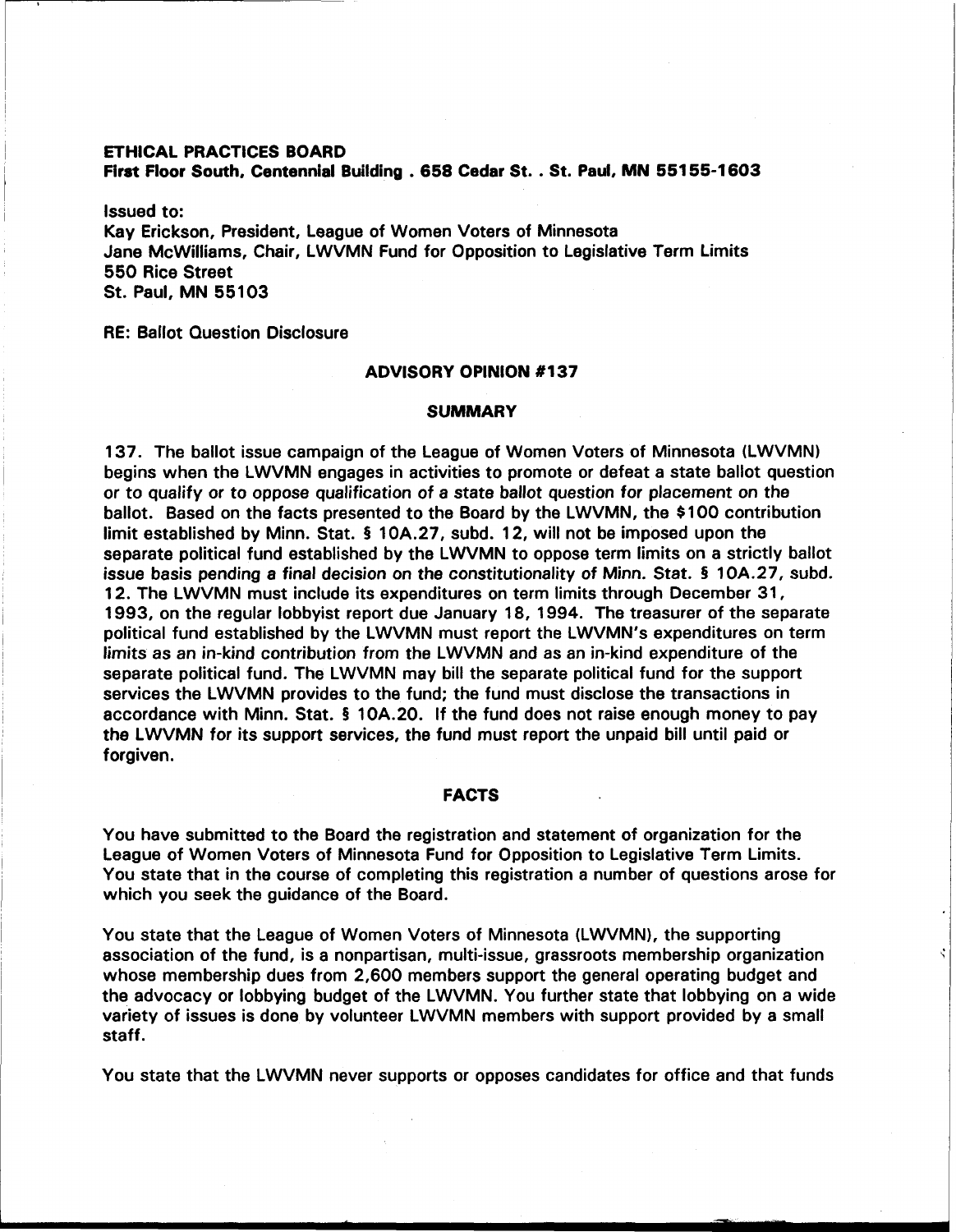raised for a ballot issue campaign (or any issue) are used solely to advance the position of the LWVMN on issues and never on behalf of a candidate or political party. You further state that you ask for guidance on how to report to the Board contributions and expenses related to the LWVMN campaign against term limits.

You state that it is your understanding that the present law requires the LWVMN to register a separate fund as soon a the LWVMN has spent more than \$100 on a ballot issue campaign. You further state that it is your understanding that contributions to the fund from individuals and from organizations cannot exceed \$100 per year per contributor and that in your opinion the LWVMN is now operating at a distinct disadvantage because the organization working as advocates for term limits is currently exempt from the contribution limit of \$100. You state that you believe that the Supreme Court Decision in Buckley v. Valeo upholding first amendment protection of political speech cited by Judge Murphy in her November 26, 1993, order granting the preliminary injunction should apply to the LWVMN.

You state that to date the LWVMN has raised no cash contributions for the campaign against term limits and has spent money from the LWVMN's advocacy budget to educate its members about the LWVMN's position on term limits through your newsletter, through regularly scheduled mailings to local Leagues of Women Voters, and through regional meetings. You further state that volunteer lobbyists for the LWVMN have made calls on legislators; that the LWVMN has mailed a letter to every legislator outlining the LWVMN position on term limits; and that costs incurred to date include postage, copying, staff support, mileage for volunteers, and phone calls.

You state that the LWVMN has been contacting and meeting with other organizations that are or might be interested in supporting the LWVMN's position against term limits. You further state that most if not all of these organizations have lobbyists registered with the Board.

You ask the Board the following questions:

## **QUESTION ONE**

Does the LWVMN's ballot issue campaign begin with the legislative process or when the legislature has placed the issue on the ballot?

## **OPINION**

The LWVMN's ballot issue campaign begins as soon as the LWVMN engages in activities to promote or defeat a state ballot question or to qualify or to oppose qualification of a ballot question for placement on the ballot that require disclosure under Ch. 10A. Minn. Stat. §§ 10A.01, subds. 11, 16, and 23, 10A.03, 10A.14.

# **QUESTION TWO**

Will the Board apply Judge Murphy's ruling to the fund the LWVMN is establishing to educate the citizens of Minnesota to the problems of term limits and to gather support to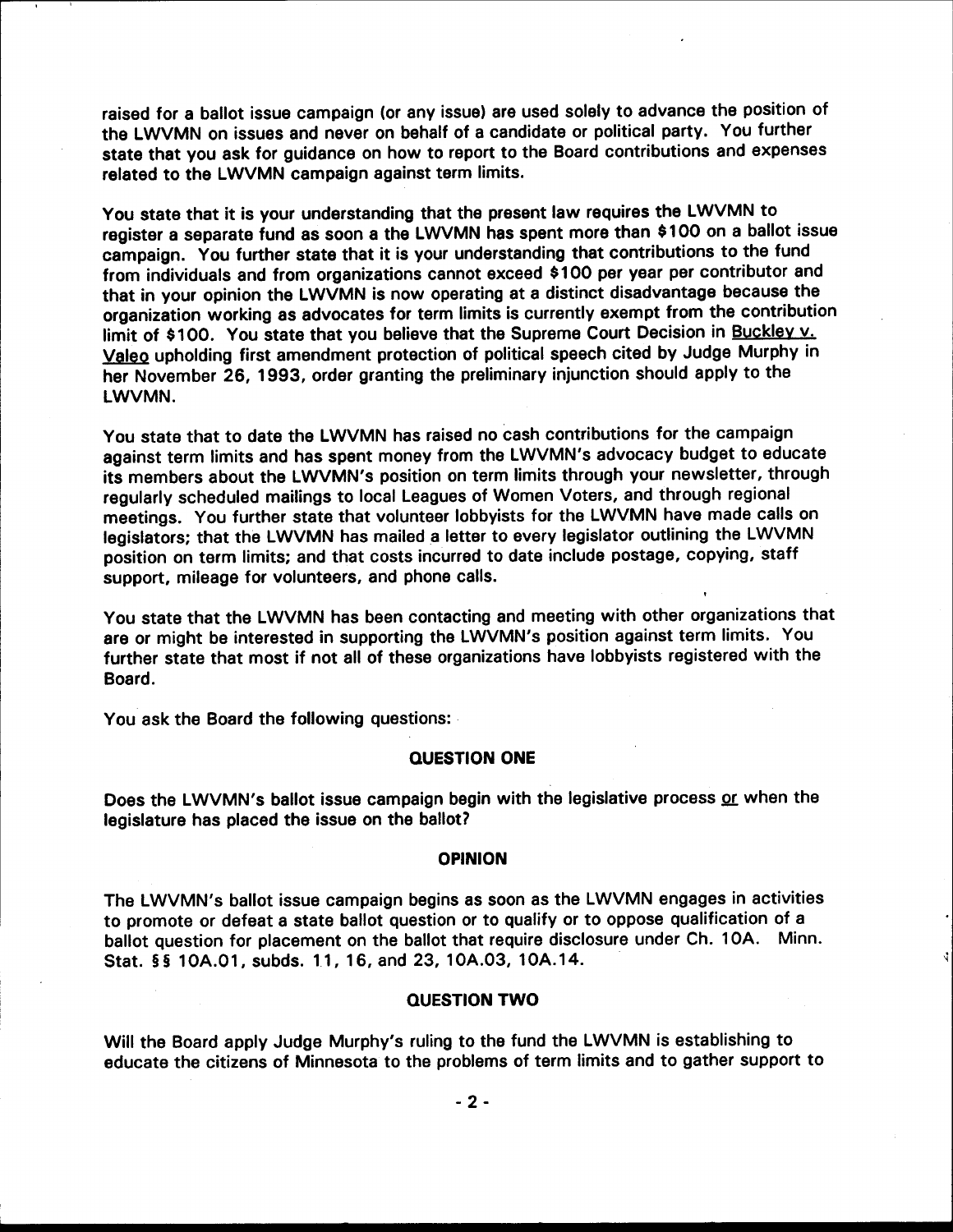oppose this ballot question?

## **OPINION**

Yes. Based on the facts presented to the Board by the LWVMN, the \$100 contribution limit established by Minn. Stat. § 10A.27, subd. 12, will not be imposed upon the separate political fund established by the LWVMN to oppose term limits on a strictly ballot issue basis pending a final decision on the constitutionality of Minn. Stat. § 10A.27, subd. 12 (Minnesotans for Term Limits v. Vanne Owens Hayes, U.S.District Court, D.Minn. #4-93-766).

#### **QUESTION THREE**

Should the LWVMN report expenditures on term limits through December 31, 1993, on its regular lobbying report due January 18, 1994?

#### **OPINION**

Yes.

## **QUESTION FOUR**

Should the Fund report LWVMN's expenditures on term limits as an in-kind contribution to the fund and as an expenditure of the fund?

# **OPINION**

Yes.

### **QUESTION FIVE**

As the LWVMN proceeds through the term limits campaign can the LWVMN contract to provide support services to the Fund and bill the Fund for the fair market value of those services?

### **OPINION**

Yes, provided the cash expenditures for this purpose are disclosed as required by Sec. 10A.20.

#### **QUESTION SIX**

 $\zeta$ 

If the fund does not raise enough money to pay for the services described in Question Five, should the Fund report the cost of the services as an in-kind contribution to the Fund from the LWVMN?

#### **OPINION**

 $-3-$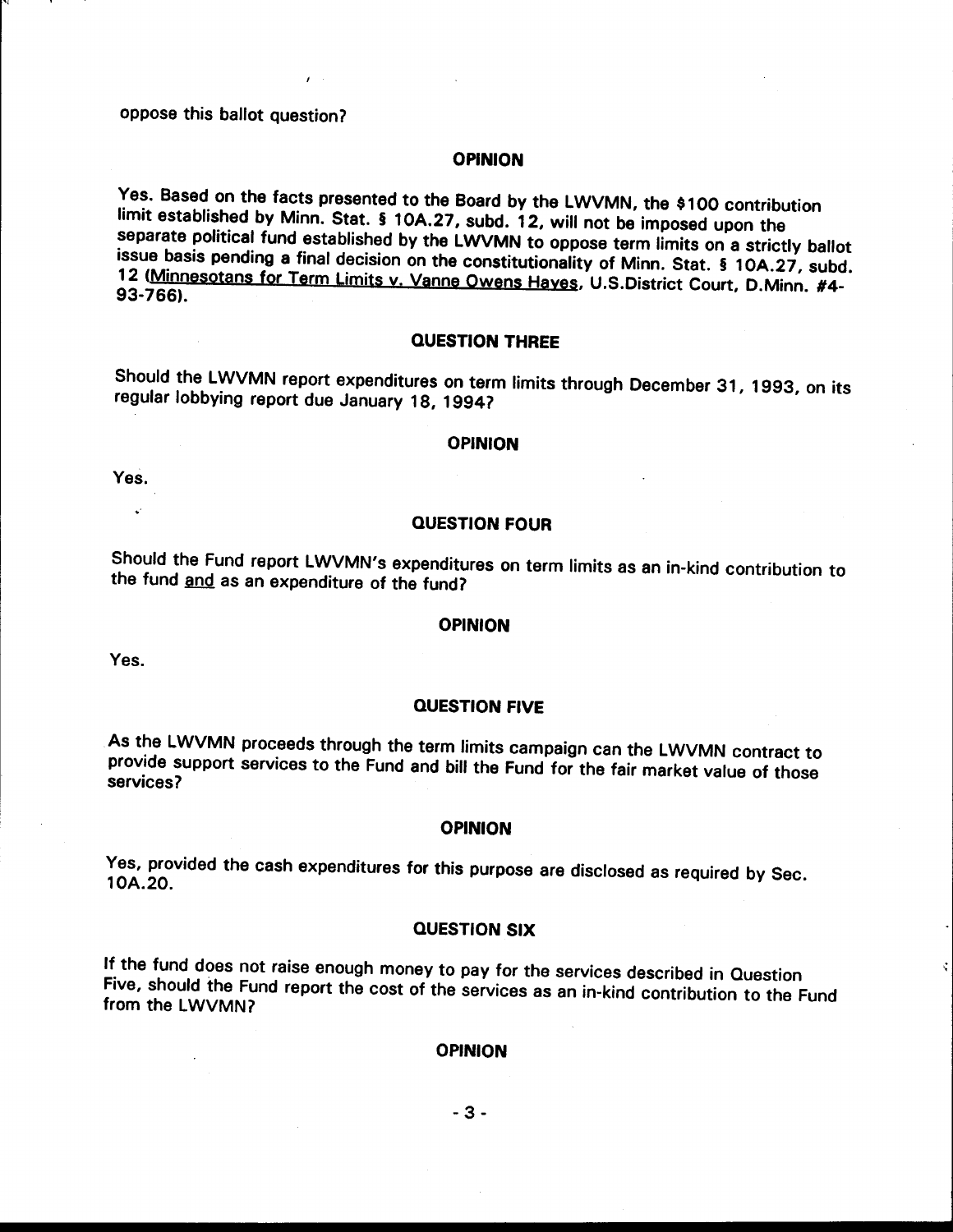No. The fund should report the cost of the services described in Question Five as an unpaid bill continuously until paid or forgiven.

## **QUESTION SEVEN**

What registration and reporting requirements will be imposed upon organizations that form a coalition to support or oppose a state ballot question?

#### **OPINION**

The information submitted is insufficient to allow the Board to provide a response.

Issued: Alecember 21, 1993

Ň.

Vanne Owens Hayes, Chair **Ethical Practices Board** 

## PERTINENT STATUTES

Minn. Stat. § 10A.01 provides:

Subd. 11. (a) "Lobbyist" means an individual:

(1) engaged for pay or other consideration, or authorized to spend money by another individual, association, political subdivision, or public higher education system, who spends more than five hours in any month or more than \$250, not including the individual's own travel expenses and membership dues, in any year, for the purpose of attempting to influence legislative or administrative action, or the official action of a metropolitan governmental unit, by communicating or urging others to communicate with public or local officials; . . .

Subd. 16. "Political fund" means any accumulation of dues or voluntary contributions by an association other than a political committee, which accumulation is collected or expended for the purpose of influencing the nomination or election of a candidate or for the purpose of promoting or defeating a ballot question.

Subd. 23. "Ballot question" means a question or proposition which is placed on the ballot and which may be voted on by all voters of the state. "Promoting or defeating a ballot question" includes activities related to qualifying the question for placement on the ballot.

#### Minn. Stat. § 10A.03 provides:

Subd. 1. Each lobbyist shall file a registration form with the Board within five days after becoming a lobbyist.